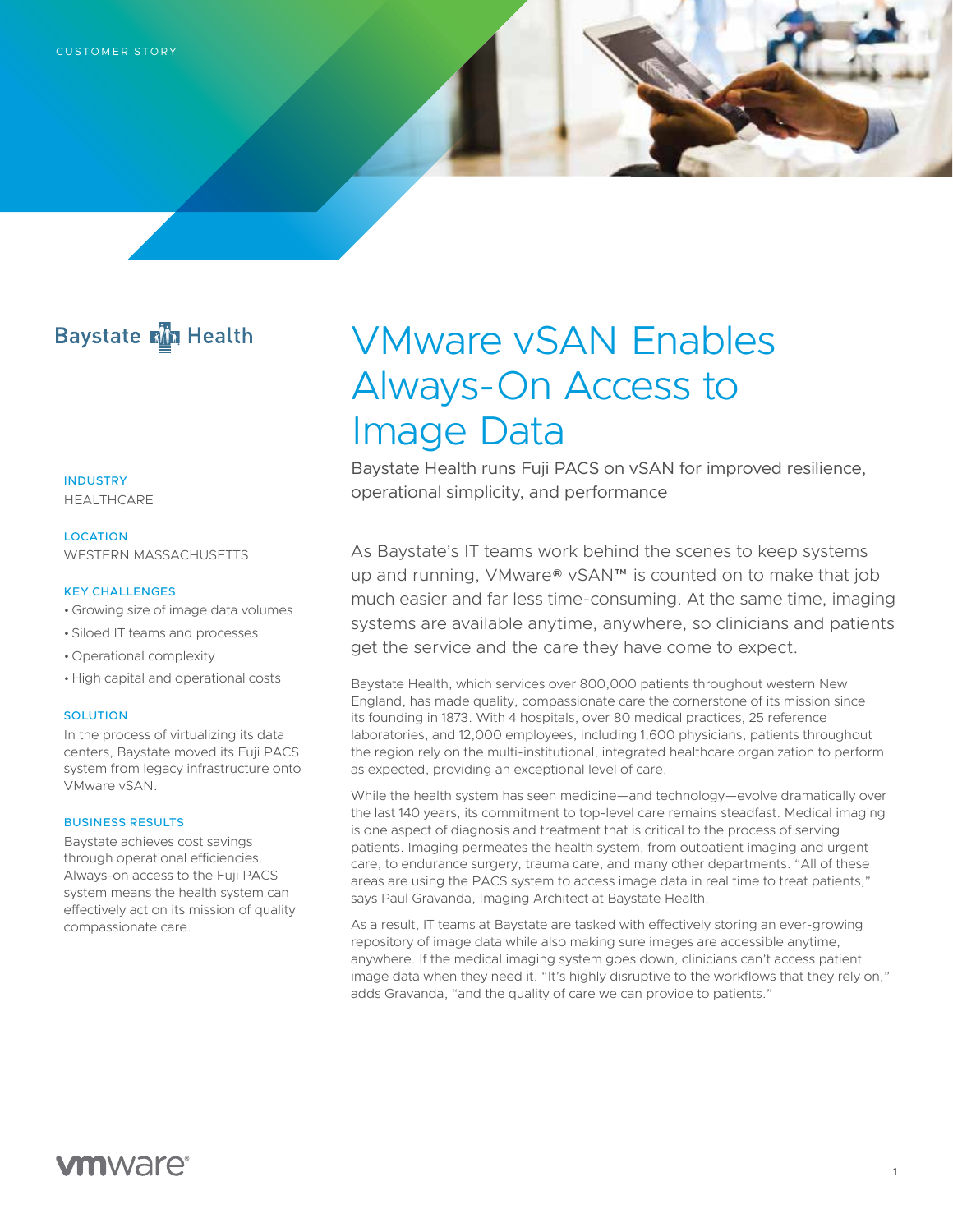"No news in this business is always good news. When we don't have a service outage, that's good for clinicians."

PAUL GRAVANDA IMAGING ARCHITECT BAYSTATE HEALTH

#### VMWARE FOOTPRINT

• vSAN 6.7u1

# APPLICATIONS VIRTUALIZED

• Fuji SYNAPSE PACS 5.5.002

• Oracle 11.2.0.4

### LEARN MORE

Learn how VMware vSAN can improve operational efficiency and performance for your organization. Visit us at *[vmware.com/vsan](https://www.vmware.com/products/vsan.html)*.

# Baystate Chooses VMware vSAN to Run Fuji PACS

To help manage its PACS system and tackle the complexity around storage, Baystate Health transitioned to VMware vSAN and software-defined data center (SDDC) technology. The health system had been using legacy architecture, but when the IT team decided to perform a major Fuji PACS upgrade roughly three years ago, it transitioned the application to vSAN. The shift sparked immediate operational improvements and a range of other downstream benefits, including cost and time savings. Most importantly, Baystate Health can more easily and effectively keep the lights on, which is good news for clinicians and patients alike.

# Key Benefits

# The Antidote to Operational Complexity

Before moving to vSAN, PACS management was siloed and complex. The older infrastructure was aging, expensive and difficult to maintain—"basically a mishmash of one-off storage solutions for different environments," says Justin Bias, Cloud Technology Architect at Baystate Health. "What made things worse," he adds, "was that the team managing storage for the PACS system wasn't the team managing the servers that PACS relied on." This led to operational complexity in terms of maintenance and lifecycle management—and, according to Bias, created challenges from a skillset perspective.

With VMware vSAN, however, Baystate Health has been able to condense IT teams, performing the same operations with fewer people in less time by cross-training existing staff rather than hire from the outside. And because storage and servers are intertwined with vSAN, when Baystate performs server upgrades, storage is also upgraded. "We now have a unified view into the entire environment," says Bias, "which makes day 2 operations far easier."

Prior to vSAN, upgrades were also logistically complex and occurred infrequently. They required multiple engineers and scheduled downtime, usually in the middle of the night. All that has changed, providing more of a work-life balance. "The ease of lifecycle management with vSAN," says Gravanda, "has enabled us to do upgrades more frequently and during the day—with no impact on our end users."

#### Cost Savings

In addition to operational simplicity and efficiency, Baystate has been able to reduce costs across the board. With vSAN, the health system can forgo expensive proprietary hardware. "With commoditized hardware, we're spending less not only upfront from a capital perspective," says Bias, "but we're also dealing with fewer vendors and spending less on software and support renewals."

Baystate had been spending a lot of money on one-off solutions for single applications, like PACS. "Now we can take advantage of better economies of scale with hyperconverged infrastructure and vSAN," adds Bias, "not only providing services for PACS but our other Tier 1 applications as well."

### More Time to Innovate

With the simplification that comes with vSAN, IT is also free to focus on more strategic tasks. "The less time that we spend just trying to keep the lights on," says Bias, "the more time we have for improvements that drive greater efficiencies and optimization" that ultimately benefit the organization.